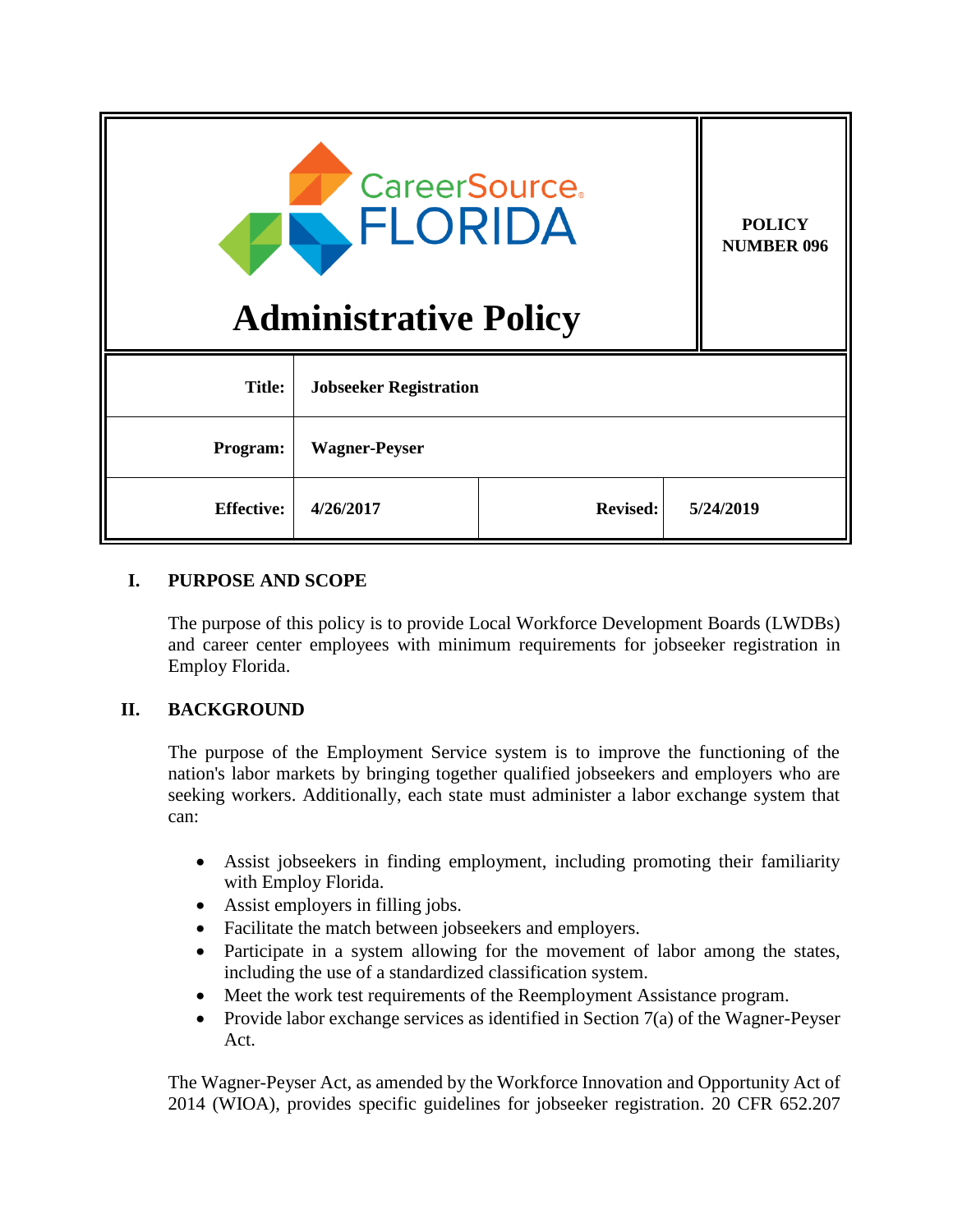requires labor exchange services be made available to all jobseekers, including Reemployment Assistance claimants, veterans, migrant and seasonal farmworkers, and individuals with disabilities. As described in the Wagner-Peyser Act, the state must have the capacity to deliver statewide labor exchange services through self-service, facilitated self-help service, and staff-assisted service.

# **III. AUTHORITY**

Wagner-Peyser Act of 1933, as amended by the Workforce Investment Act of 1998 and the Workforce Innovation and Opportunity Act of 2014

Workforce Innovation and Opportunity Act of 2014

20 CFR 652.207, 652.3, 677.150(a)(3), 1010

Training and Employment Guidance Letter Number 10-16

Training and Employment Guidance Letter Number 17-05

DEO Administrative Policy 03-040

# **IV. POLICIES AND PROCEDURES**

## **A. Jobseeker Registration Requirements**

Jobseekers receiving Wagner-Peyser funded facilitated self-help and staff-assisted services must complete either a partial or full registration in Employ Florida. Jobseekers who use self-service may be registered, but registration is not required. However, jobseekers enrolled as participants in Wagner-Peyser (WP) or Workforce Innovation and Opportunity Act (WIOA) must have a full registration in Employ Florida prior to receiving any service. Jobseekers may self-register or career center staff may register a jobseeker. Prior to registering a jobseeker, career center staff must first check to see if the jobseeker is already registered in Employ Florida. If the jobseeker is not already registered, career center staff must ensure they have obtained the jobseeker's permission prior to creating a new registration. A case note must be included on the jobseeker's account stating the jobseeker granted staff permission to create the account.

## **B. Migrant and Seasonal Farmworker (MSFW) Registration**

Migrant and Seasonal Farmworkers may complete either a partial or full registration in Employ Florida to receive services in accordance with Administrative Policy 03-040.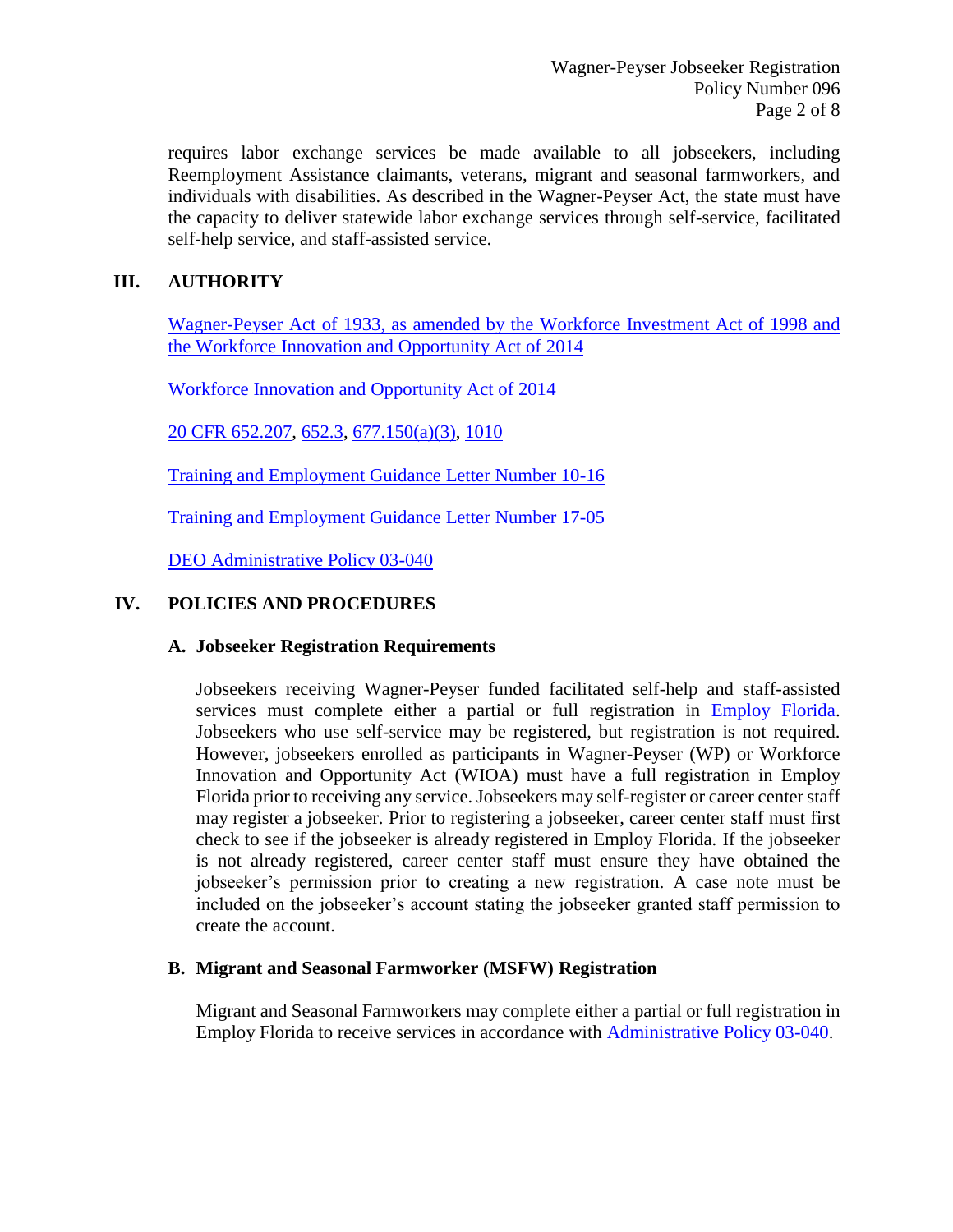#### **C. Recording Services Provided to Jobseekers**

The jobseeker's activity history/service plan screen in Employ Florida is used to record all services received, including job referrals and placements. The purpose of providing services is to enhance the jobseeker's ability to become employed. Career center staff must record services provided to jobseekers within fifteen days of the date the service was provided.

#### **D. Use of Pseudo Social Security Numbers**

Staff are allowed to create pseudo social security numbers (SSNs) for the sole purpose of registration in Employ Florida. The only reasons for which a pseudo SSN may be created are when an individual requests not use his/her SSN or when a duplicate registration exists. Pseudo SSNs cannot be created by a jobseeker.

To create a pseudo SSN in Employ Florida, staff must enter information on the jobseeker as follows:

- Enter "9" as the first digit.
- Enter the last two digits of the jobseeker's birth year as the next two digits.
- Enter "00" as the two middle digits.
- Enter the month and date of birth sequentially as the last four digits.

## **Example**

Date of Birth: February 6, 1977 Pseudo SSN: 977 00 0206

If the pseudo SSN is already being utilized, a unique number may be created by altering the middle two digits consecutively from "00" until an unassigned number is found. Once the pseudo number is created, it is the responsibility of staff to enter the registration for the jobseeker.

Upon completing the registration of the jobseeker, staff must enter a case note in the jobseeker's case file stating the reason a pseudo SSN was used.

## **E. Procedures for Correcting Social Security Number Errors in Employ Florida**

Whenever a jobseeker tries to register in Employ Florida and reports that his/her SSN is already in use by another individual, or if staff identify a duplicative registration for a jobseeker with a different social security number, staff must resolve the issue as outlined below.

1. Staff must verify there is an issue with the SSN or verify a duplicate registration exists in Employ Florida for the jobseeker.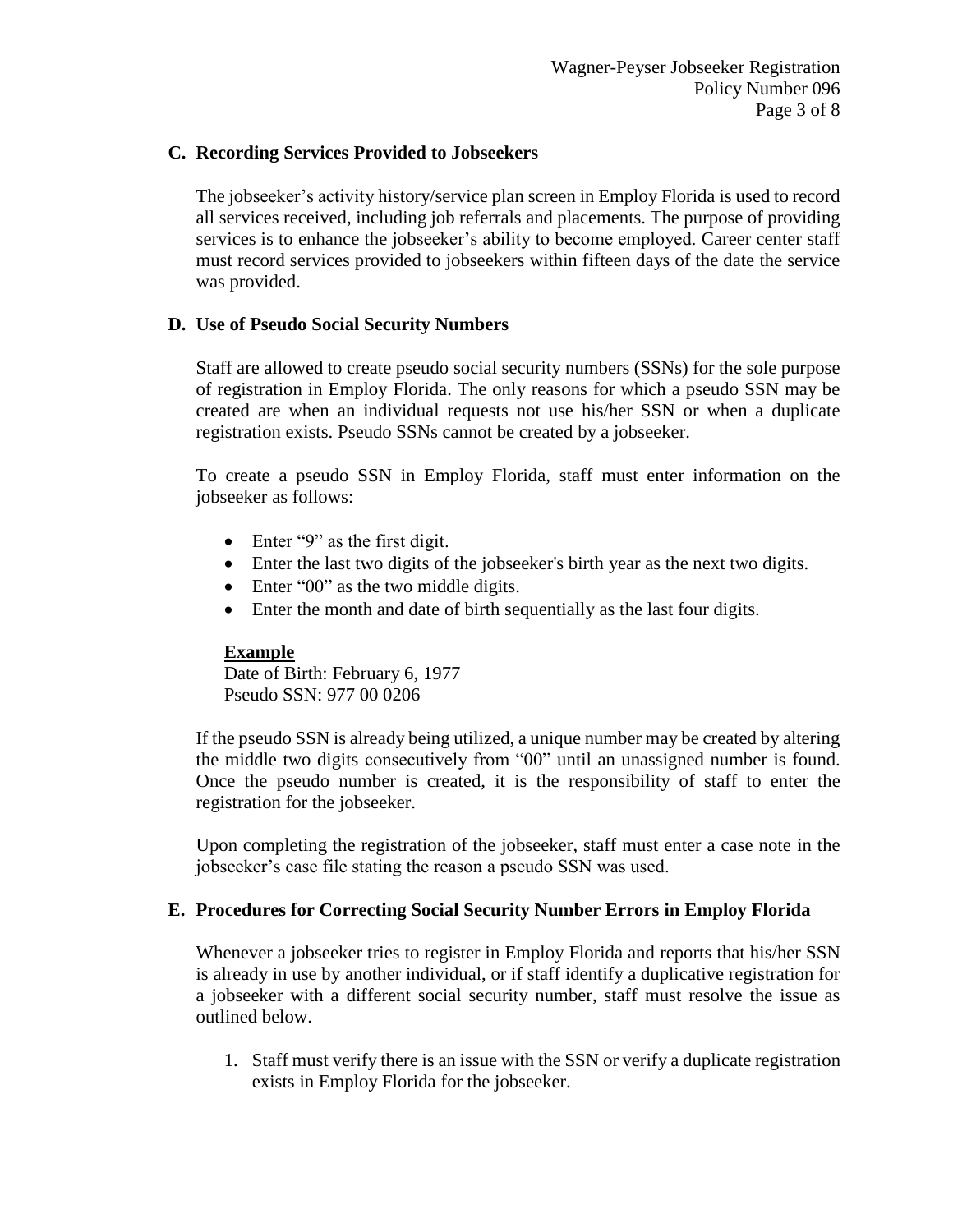- 2. Staff must request the jobseeker produce an original social security card, or certified copy if the original is unobtainable, and match it with the appropriate picture identification. If the jobseeker does not provide a social security card, staff must request the jobseeker to provide original documentation issued by a state or federal governmental entity that documents the SSN and match it with the appropriate picture identification. If the jobseeker is unable to produce the original(s) documentation, staff must request the jobseeker to provide certified copy(ies). Every effort must be made to review original documentation; however, staff are allowed to use verifiable third-party resources to verify the true owner of the SSN in the absence of such documentation. Third party resources include, but are not limited to: SUNTAX, CONNECT and/or the Department of Children and Families' records.
- 3. Staff must review the documentation provided by the jobseeker to confirm ownership of the SSN.
- 4. Once the SSN is confirmed, staff must allow the jobseeker to register under the correct SSN.
- 5. Staff must review reemployment assistance records, if they have access to CONNECT, to determine whether wage records exist or whether a claim has been filed against the SSN in question. If staff find wage records exist or that a Reemployment Assistance claim has been filed by a person with an incorrect SSN, staff must notify the Bureau of Reemployment Assistance by email at: escalated.claimants@deo.myflorida.com. If staff does not have access to CONNECT, an email must be sent to Reemployment Assistance explaining the issues identified with the SSN. Staff must not provide the SSN in an email.
- 6. Staff must case note in the jobseeker's case file all actions that occurred and document he/she verified the source documentation.
- 7. Staff must review the Employ Florida file for the jobseeker to whom the SSN was assigned in error to determine whether activities or services have been documented in the file during the most recent four quarters.
	- a. If no activity has been documented for the jobseeker in the most recent four quarters, a case note must be recorded to document the SSN error and a pseudo SSN must be created and assigned.
	- b. If activities or services have been documented for the jobseeker in the most recent four quarters, staff must determine whether the jobseeker using the incorrect SSN resides in a different local area, and if so, contact the local area to explain the SSN error. If the jobseeker is in the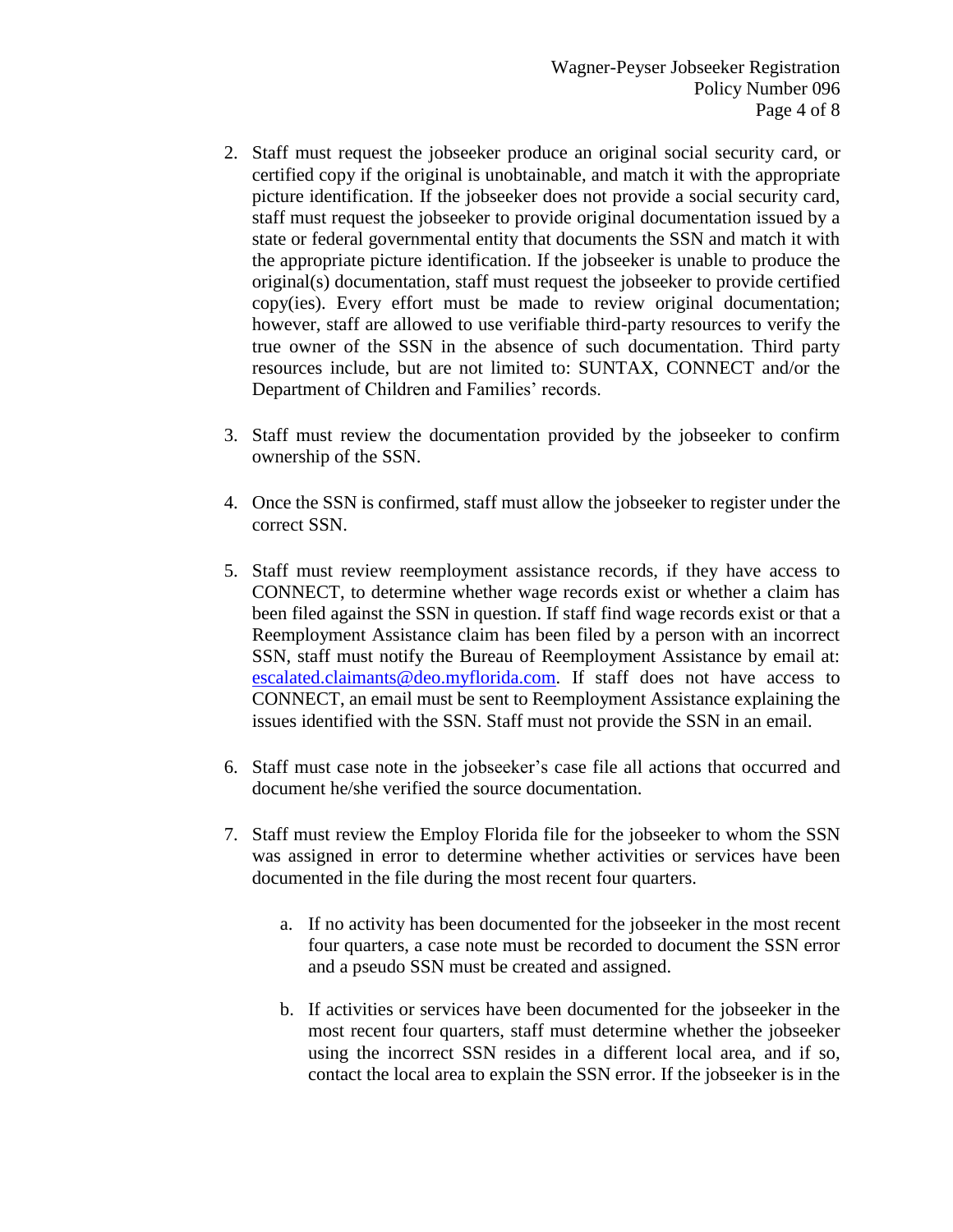local area of the staff member, appropriate steps must be made to correct the error.

- c. Staff in the appropriate local area must attempt to contact the jobseeker to whom the SSN is assigned in error and case note the efforts in Employ Florida.
	- i. Upon making contact with the jobseeker, staff must request the jobseeker provide appropriate documentation of their correct SSN. If the jobseeker refuses to or is not able to provide the correct documentation, a pseudo SSN must be issued and a detailed case note must be entered into the Employ Florida file.
	- ii. If the jobseeker cannot be contacted, the incorrect SSN must be changed to a pseudo number using the date of birth provided on the account and a case note entered into Employ Florida documenting the action until such time the correct SSN is provided and confirmed.

## **F. Procedures for Handling Duplicate Registrations and Merging Accounts**

Staff may occasionally discover duplicate registrations for a particular jobseeker. These must be corrected when identified and verified that the duplicative registrations are the same jobseeker. The account containing the correct SSN for the jobseeker must be recognized as the correct account. The information from the account with the incorrect SSN must be merged to the correct account. Staff must obtain the assistance of their Regional Security Officer (RSO) to merge accounts, as only the RSO is allowed to merge accounts.

When the accounts are ready to be merged, the RSO must archive or delete the account with the incorrect SSN. See below for procedures to follow when merging accounts. Prior to merging the accounts, staff must ensure the name, gender and date of birth are the same in both accounts. If an issue is identified, staff must notify DEO by sending an email to Wagner.Peyser@deo.myflorida.com and case note this issue in Employ Florida. DEO staff will review and take appropriate steps to resolve the issue.

- 1. Staff must provide the RSO with the usernames, state IDs and last four digits of the SSN for the two accounts that need to be merged.
- 2. Staff must explain why the accounts need to be merged and enter a case note to both files.
- 3. A second level review must be done by the RSO for all changes identified to be made to the accounts due to SSN errors or duplicative registrations.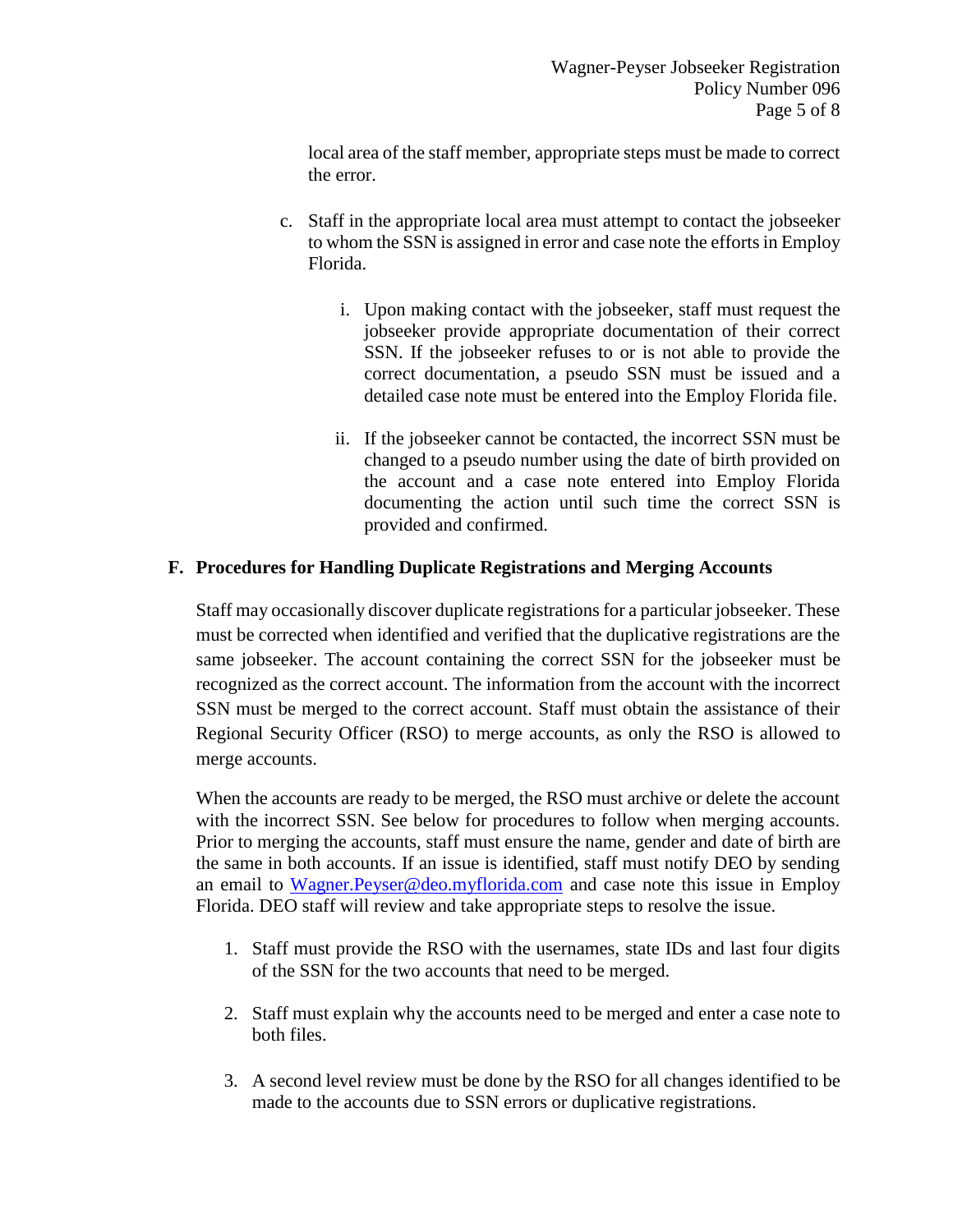- 4. The RSO must then enter a ticket into the Online Project Communication (OPC) system requesting the accounts be merged.
- 5. The language for the request must state: "Please merge username XXXX, state ID 11111 and username YYYYY, state ID 222222 into correct account username XXXX state ID 11111, where this is the account to remain."
- 6. Once the RSO verifies the account has been merged, the RSO must advise the requesting staff.
- 7. In all cases, the name of the staff member requesting the SSN change and/or assignment of a pseudo SSN should be documented in a case note for the affected case files. Staff must also enter a case note into the correct account in Employ Florida describing all actions taken.
- 8. Staff must record new program services and activities into the merged account.

#### **G. Veterans' Priority of Service**

Veterans or other covered persons, as defined in 20 CFR Part 1010.110, enrolled in the Wagner-Peyser program or receiving services must receive priority of service (POS) at the point of entry. Points of entry include physical locations, such as career centers, as well as web sites and other virtual service delivery resources. Upon registration in Employ Florida, or at the initial point of contact with career center staff, LWDBs or career center staff must notify veterans or other covered persons of their priority of service. The notification of POS must be documented on the veteran's activity service plan. Furthermore, POS must be provided to a veteran at least once per WP application. Staff must check the veteran's current WP application activities screen to verify whether or not previous POS notification had occurred either automatically with a system-generated service code 089, or in person with a staff-generated service code 189. If there is no POS notification on the current WP application activities screen, staff must verbally provide POS, case note the provision, and record service code 189 on the veteran's current WP application activities screen. It is not permissible for staff to only provide handouts regarding POS to record the service code – verbal notification must occur.

Notification of POS can be provided by any staff member, not just veteran staff (Local Veterans Employment Representatives/LVERs or Disabled Veterans Outreach Program/DVOP specialists).

#### **H. Wagner-Peyser Application Exit**

A jobseeker is considered to have exited the program when the jobseeker has not received for at least 90 consecutive days a service that triggers or extends participation and does not have a future service that triggers or extends participation scheduled. In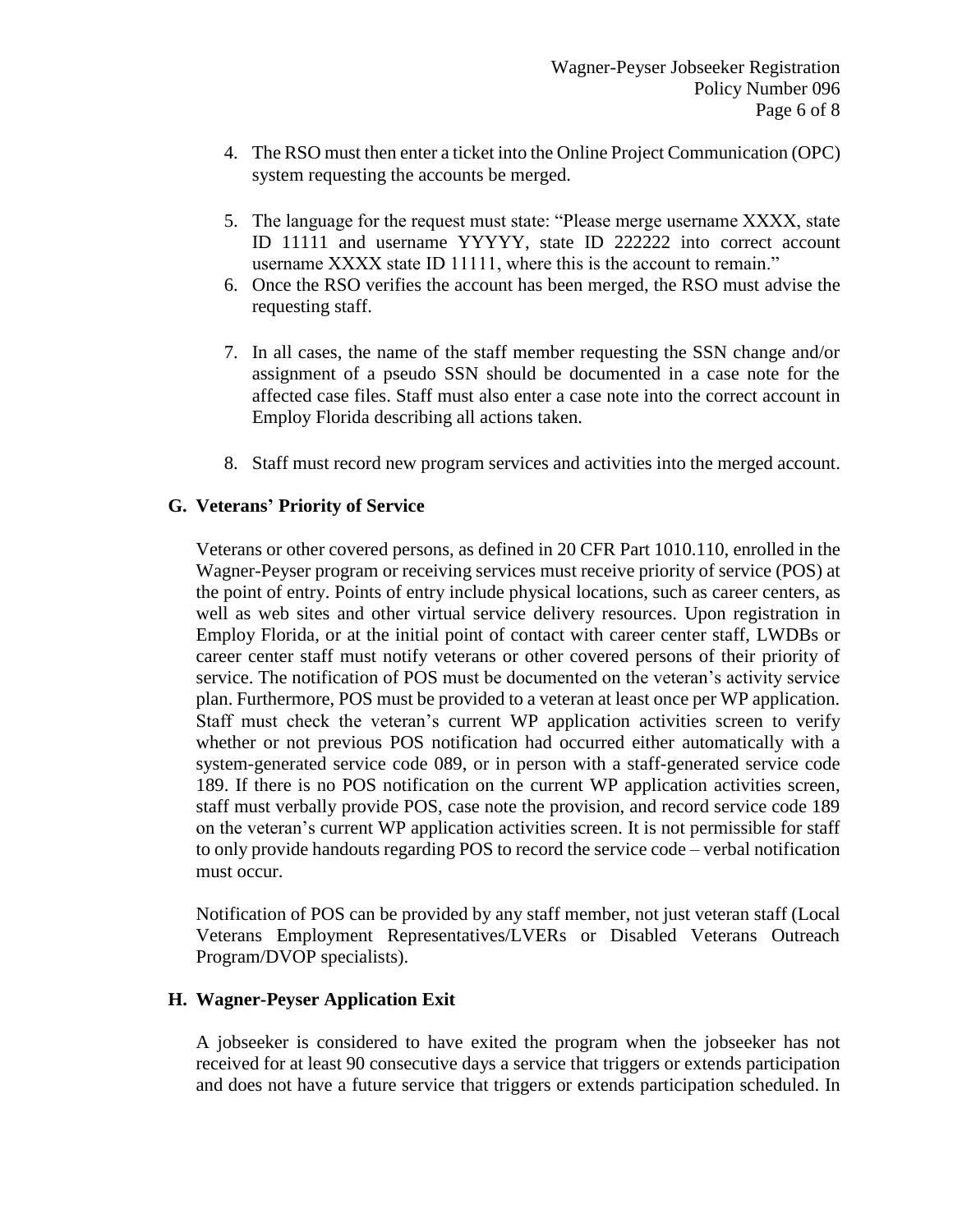this instance, the jobseeker is referred to as having "soft exited." Additionally, a jobseeker may be "hard exited" from the program if the jobseeker:

- Has become incarcerated in a correctional institution or has become a resident of an institution or facility providing 24-hour support.
- Is receiving medical treatment that is expected to last longer than 90 days and precludes entry into unsubsidized employment or continued participation in the program.
- Is deceased.
- Is a member of the National Guard or other reserve military unit of the armed forces and is called to active duty for at least 90 days.

A case note must be entered on the jobseeker's case file indicating why the hard exit was done.

# **I. State and Local Monitoring**

Services and activities provided under WP must be monitored annually for compliance with WP requirements by DEO. DEO will monitor the requirements outlined in this policy and local operating procedures. Additionally, LWDBs must establish local monitoring policies and procedures that include, at minimum:

- 1. Roles of the participant and LWDB staff; and
- 2. Local monitoring procedures of Wagner-Peyser.

LWDBs must ensure participating providers agree to cooperate with monitoring efforts by the state and/or LWDB and adhere to all other applicable local, state and federal rules and regulations.

## **V. REVISION HISTORY**

Final Guidance 035 - Revised Job Seeker Registration and Employer Services dated May 8, 2012.

Administrative Policy 096, Jobseeker Registration dated April 26, 2017.

# **VI. DEFINITIONS**

- **1. Covered Persons** As defined in section 2(a) of the Jobs for Veterans Act of 2002 (38 U.S.C. 4215(a)) means a veteran or eligible spouse. Covered person is also defined in 20 CFR 1010.110.
- **2. Facilitated Self-Help Service** Program services provided that do not require significant staff involvement.
- **3. Jobseeker** An individual actively seeking employment.